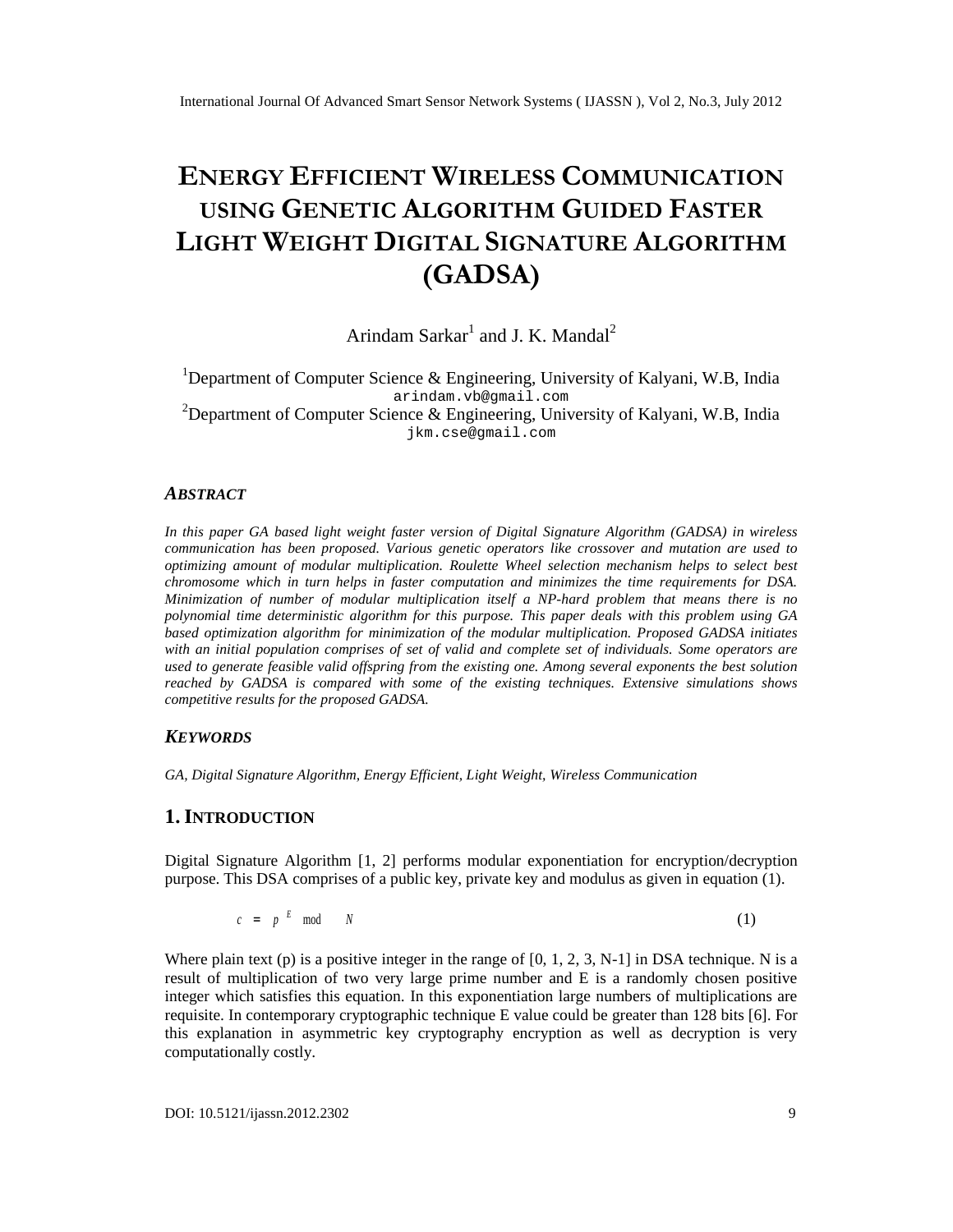This work introduces different swarm and evolutionary approaches to reduce number of multiplication needed to compute c. The exponent difficulty can be mapped directly in to an addition chain for computing exponent. As an alternative of multiplication, for a particular exponent value addition chain of sequence of integer can be generated using following properties.

- Value of the first element of the sequence always 1.
- Each consecutive element is generated by addition of two earlier elements.

Last element value is identical as the exponent E. For example if we require to discover  $p^{97}$  then one possible incompetent method to calculate (px , ... ,xp) 97 times. Following competent method for exponent calculation is through addition series 1-2-3-5-10-20-40-50-90-95- 97 that leads to the following scheme:

$$
\begin{array}{ccc}\na^1 = a & a^2 = a^1 \ a^1 & a^3 = a^1 \ a^2 & a^5 = a^2 \ a^3 & a^{10} = a^5 \ a^5 & a^{20} = a^{10} \ a^{10} & a^{40} = a^{20} \ a^{20} & a^{50} = a^{10} \ a^{60} & a^{70} = a^{60} \ a^{70} = a^{70} \ a^{70} = a^{70} \ a^{70} = a^{70} \ a^{70} = a^{70} \ a^{70} = a^{70} \ a^{70} = a^{70} \ a^{70} = a^{70} \ a^{70} = a^{70} \ a^{70} = a^{70} \ a^{70} = a^{70} \ a^{70} = a^{70} \ a^{70} = a^{70} \ a^{70} = a^{70} \ a^{70} = a^{70} \ a^{70} = a^{70} \ a^{70} = a^{70} \ a^{70} = a^{70} \ a^{70} = a^{70} \ a^{70} = a^{70} \ a^{70} = a^{70} \ a^{70} = a^{70} \ a^{70} = a^{70} \ a^{70} = a^{70} \ a^{70} = a^{70} \ a^{70} = a^{70} \ a^{70} = a^{70} \ a^{70} = a^{70} \ a^{70} = a^{70} \ a^{70} = a^{70} \ a^{70} = a^{70} \ a^{70} = a^{70} \ a^{70} = a^{70} \ a^{70} = a^{70} \ a^{70} = a^{70} \ a^{70} = a^{70} \ a^{70} = a^{70} \ a^{70} = a^{70} \ a^{70} = a^{70} \ a^{70} = a^{70} \ a^{70} = a^{70} \ a^{70} = a^{70} \ a^{70} = a^{70} \ a^{70} = a^{70} \ a^{70} = a^{70} \ a^{70} = a^{70} \ a^{70} = a^{70} \ a^{70} = a^{70} \ a^{70} = a^{70} \ a^{70} = a^{70} \ a^{70} = a^{70} \ a^{70} = a^{70} \ a^{70} = a^{70} \ a^{70} = a
$$

Where sequence length is 11. So, only 11 multiplications are needed to calculate  $p^{97}$ . But for the similar example one more addition sequence can be generated with length 10 i.e. 1-2-4-6-10-20- 24-48-96-97 which leads to the following sequence of computation.

$$
\begin{array}{ccc} a^1 = a & a^2 = a^1 \ a^1 & a^4 = a^2 \ a^2 & a^{6} = a^4 \ a^2 & a^{10} = a^6 \ a^4 & a^{20} = a^{10} \ a^{10} & a^{24} = a^{20} \ a^4 & a^{48} = a^{24} \ a^{96} = a^{18} \ a^{48} & a^{97} = a^{96} \ a^1. \end{array}
$$

So, from the example it is seen that for a particular exponent value there may be several addition sequence of different length.

For sinking number of multiplication sequence having tiny length for a particular exponent always be selected which is an optimization problem. There are more than a few deterministic [8] and stochastic [5] and heuristics based techniques proposed for solving this optimization problem.

This paper explored GA based stochastic methods to improve its capabilities in this search space.

The organization of this paper is as follows. Section 2 of this paper deals with problem statement. Some of the existing techniques proposed to handle this problem has been discussed in section 3. Proposed GADSA based strategy discussed in section 4. Complexity of the GADSA technique is discussed in section 5. Experimental results are given in section 6. Analysis regarding various aspects of the technique and results has been presented in section 7. Conclusions with the future scopes are drawn in section 8 and that of references at end.

# **2. PROBLEM DOMAIN**

The problem deal by this paper is the optimization of addition sequence length  $X$  for a given exponent E. The aim is to find out addition sequence with minimum length (l). An addition sequence X with length 1 is defined as a sequence of positive integers  $X = x_1, x_2, x_1, \ldots, x_i, \ldots, x_k$ with  $x_1=1$ ,  $x_2=2$  and  $x_1 = E$ , and  $x_{i-1} < x_i < x_{i+1}$ , where each  $x_i$  is obtained by adding two previous elements  $x_i = x_i + x_k$  with j, k i for i > 2.

### **3. RELATED WORK**

A number of deterministic and probabilistic algorithms were proposed to obtain minimum addition chain. Some of them are Binary [3], m-ary [4], adaptive m-ary, Power tree, The Factor Method, Window, Adaptive Window, Artificial Immune system , GA [3, 4, 5, 9, 11, 12, 13].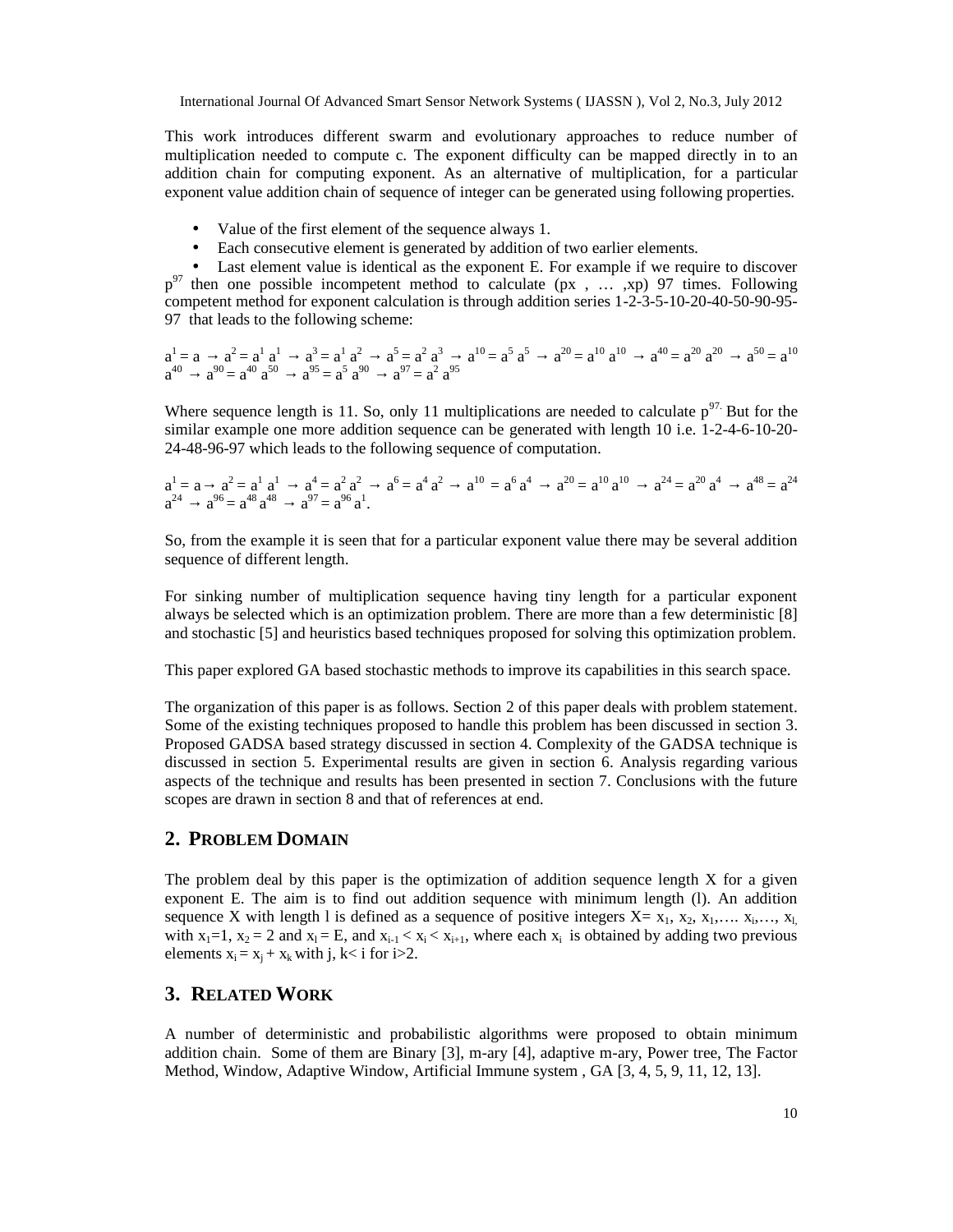Binary Method expands exponent to its binary version with length m followed by implementing a prearranged algorithm which scanned from left to right or right to left depending on the binary value of the scanned bit this algorithm computes fields squaring and multiplications function. The technique has been enhanced by scanning more than one bit at a time. This new strategy is known as Window method [4] where k bits are scanned at a time. It is based on k-ary expansion of the exponent, where the bit of exponent are divided into k- bit words.

The Adaptive Window strategy (different versions are  $[3, 4, 5, 8, 9, 10]$ ) can fine-tune its technique according to the definite form of the given exponent. Here binary inputs as exponent get divided into a series of variable having length zero and non zero digits, called window, which are processed. This algorithm is valuable for exponents with bit length more than 128 bits.

Despite the fact that most of the methods ate deterministic but a few probabilistic heuristics approaches were also proposed [11, 12, 13].

A simple GA based approach [11] with encoded addition chain as a chromosome was presented by N. Cruz-Cort´es et al. This GA based method uses simple selection strategy and one point crossover technique and applied on a small set of exponents and obtained a competitive result.

Artificial Immune System (AIS) [13] uses only feasible addition chains which works by emulating the Colonial Selection Principle where the unsurpassed individuals are cloned and these clones are also mutated.

# **4. PROPOSED GADSA TECHNIQUE**

The objective of this technique is to obtain better performance compared to N. Cruz-Cortés and L. G. Osorio-Hernández [11, 12] which has a several drawbacks. Some of the drawbacks are:

- No intelligent mechanism has been used in generation of initial population. A rule for generation of gene has a worst time complexity because of linear search method in selection of valid random element in case of L. G. Osorio-Hernández method.
- Binary Tournament selection mechanism is not fitted for this problem because selection of best fitted chromosomes does not guarantee [12].
- Only one version of crossover has been proposed. For plenty miscellany of chromosomes use of only one crossover version may not produce fitted offspring with ample diversity in [11].
- During mutation only single mutant regenerated instead of multiple. So, no alternative to select finest mutant among several [11].

The shortcomings of existing GA based approach have been eliminated through GADSA approach. The criteria based on which existing GA based approach is modified are

- Introduction of Roulette Wheel selection mechanism as a replacement for Binary Tournament selection.
- Rule of generation of gene get customized by using binary search as an alternative of linear search to improve the time complexity.
- Variety of crossover techniques along with their arbitrary selection mechanism is also proposed.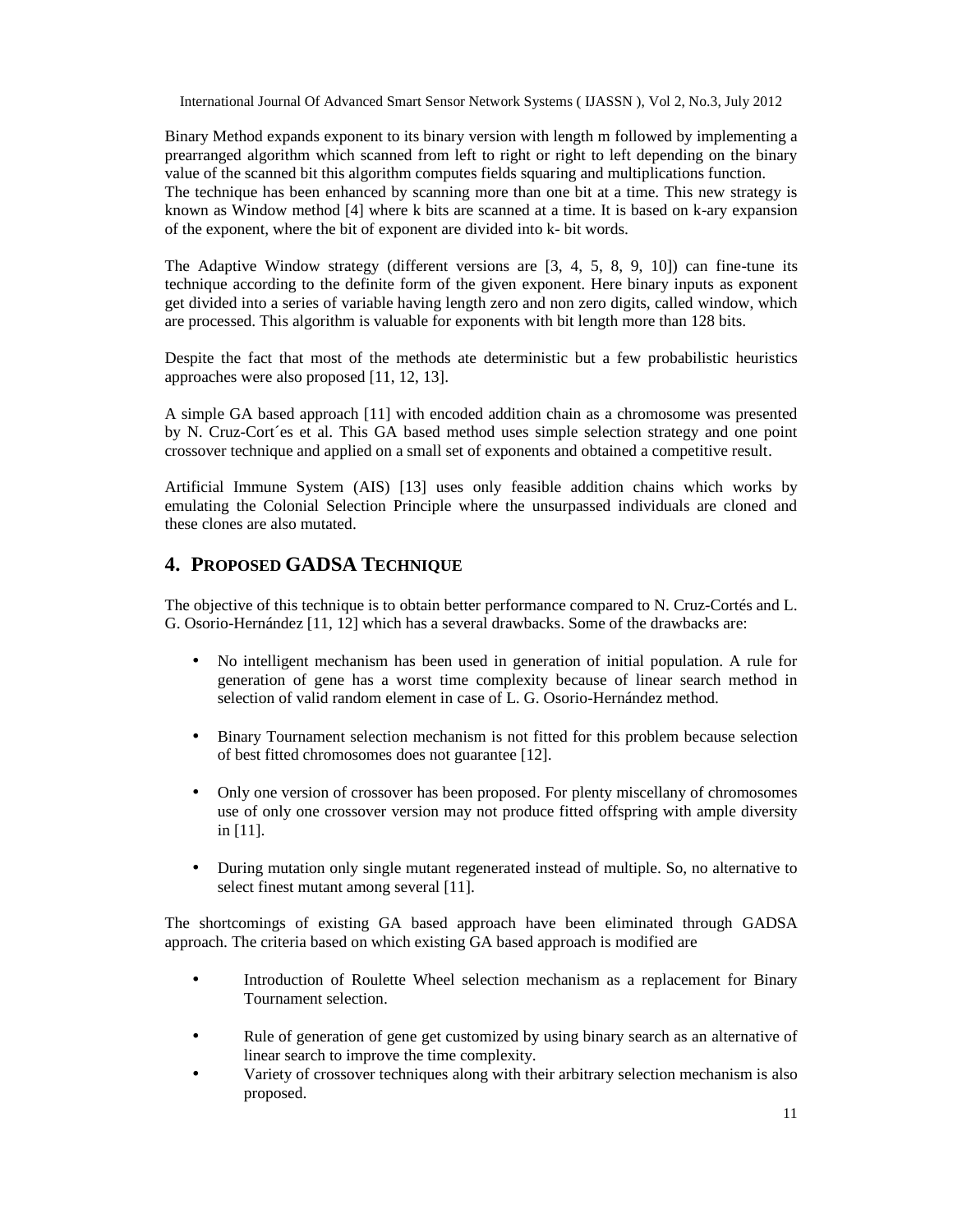In the mutation phase N numbers of mutant get produced instead of single, from which best one get selected.

A schematic diagram of proposed GADSA has been represented using figure 1. At the first step GADSA technique creates an initial population using *Gene\_Generation* () method. Then using fitness function fitness of each chromosome is calculated and checks whether termination criteria are met or not. If termination criteria are not met then perform Roulette wheel selection procedure are met or not. If termination criteria are not met then perform Roulette wheel selection procedure to select best chromosome to create mating pool. Different version of crossover depend on probability value is performed on the best fitted chromosomes followed by single point mutation technique. At last fitness of new chromosomes has been calculated using same fitness function used earlier and checks for termination criteria.



Figure 1. Schematic diagram of proposed GADSA.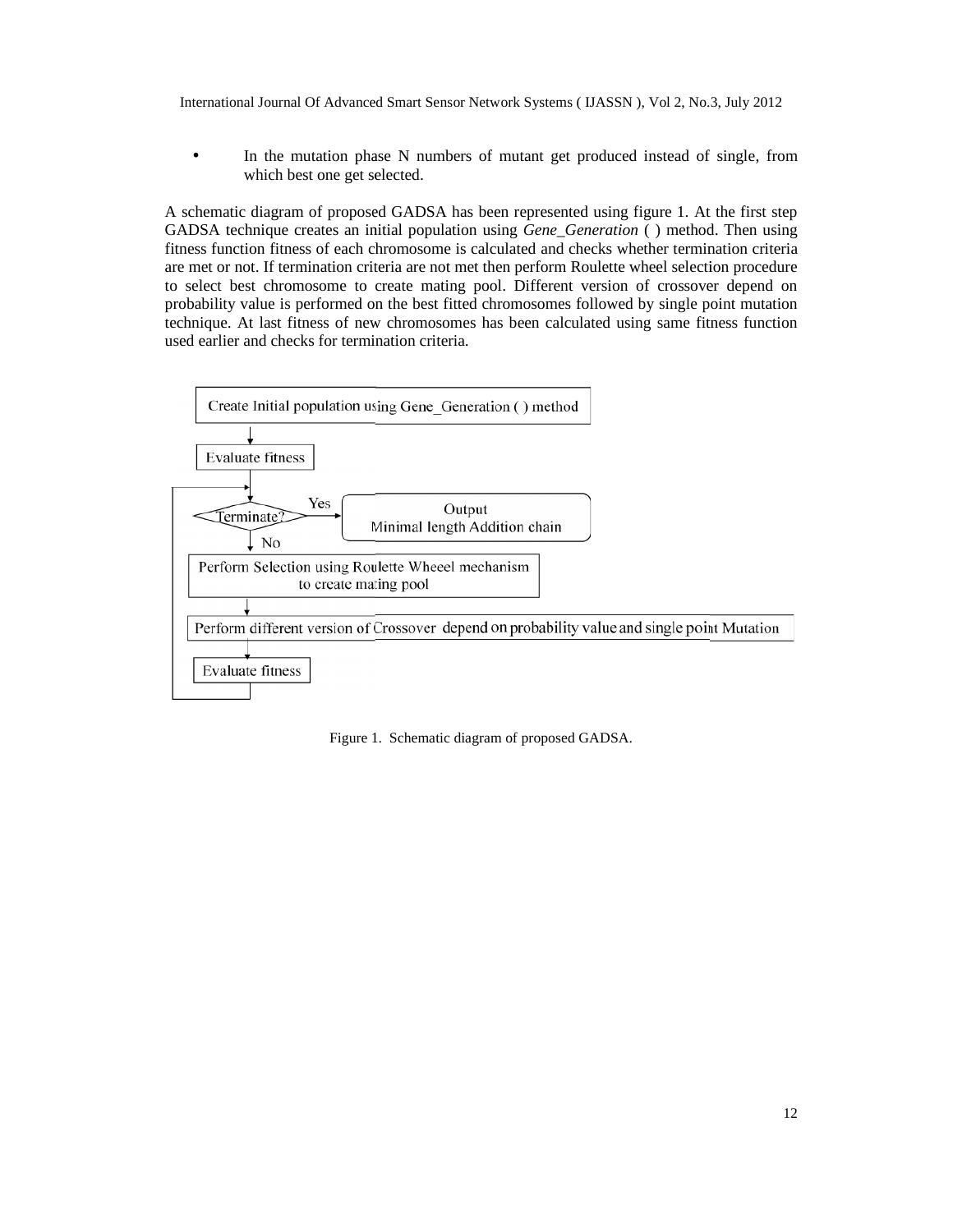### **4.1 Encoding**

In this GADSA invalid chromosomes get rule out. Only set of valid feasible chromosomes are consider for addition chain. Single dimension array of integer numbers represents a valid feasible addition chain which is consider as a chromosome of GA. Now, for exponent=43 following chromosomes shown in figure 2 can be structured which may have variable lengths.

Chromosome 1

| 1361<br>$\lambda$<br>12   2 |  |  |  |
|-----------------------------|--|--|--|

Chromosome 2

| $1 \mid 2 \mid 4 \mid 8 \mid 16 \mid 32 \mid 36 \mid 38 \mid 39 \mid 43$ |  |  |  |  |  |  |
|--------------------------------------------------------------------------|--|--|--|--|--|--|
|--------------------------------------------------------------------------|--|--|--|--|--|--|

Figure 2. Example of valid chromosomes of variable length

### **4.2 Initial population**

Initial population consists of group of valid chromosomes. Rules of generating each chromosome are as follows:

- *Double stepping: xi= 2xi-1with 65% probability*
- *Addition:*  $x_i = x_{i-1} + x_{i-2}$  *with 25% probability*
- *Addition of random gene with last gene:*  $x_i = x_{i-1} + \text{rnd}(x_0, x_{i-1})$  with 10% probability *where*  $x_{i-1} < x_i \leq$  *= exponent.*

Figure 3 shows invalid chromosome.

|  |   |   | Random |    |      | Invalid |
|--|---|---|--------|----|------|---------|
|  |   |   | gene   |    | gene | gene    |
|  | ت | 6 |        | 36 |      | 66      |

Figure 3. Example of invalid selection of random gene 24 which produces a new invalid gene 66 by adding last gene 42 where 66>43(exponent)

If random gene value is invalid (i.e.  $x_i$  > exponent) then proposed technique checks diversity between exponent and last gene followed by binary search with the following criteria:

- If the desire gene value (difference result) is equal to the chain gene value then add the gene value with the last gene to generate the next gene (i.e. exponent).
- If the desire gene value is greater than the searched gene value then performs left traversal until a gene value of lower magnitude is found and add this lower magnitude value with last gene to generate the next gene.

First two genes value of any valid individual addition chain X are 1 followed by 2 and third gene value will be either 3 or 4 chosen randomly. Rest of the genes value gets generated through above stated rules. In this technique two unacceptable cases such as  $x_i >$ exponent and  $x_i$   $x_{i-1}$  is not allowed. Algorithm for generating gene for construction of single chromosome is given below.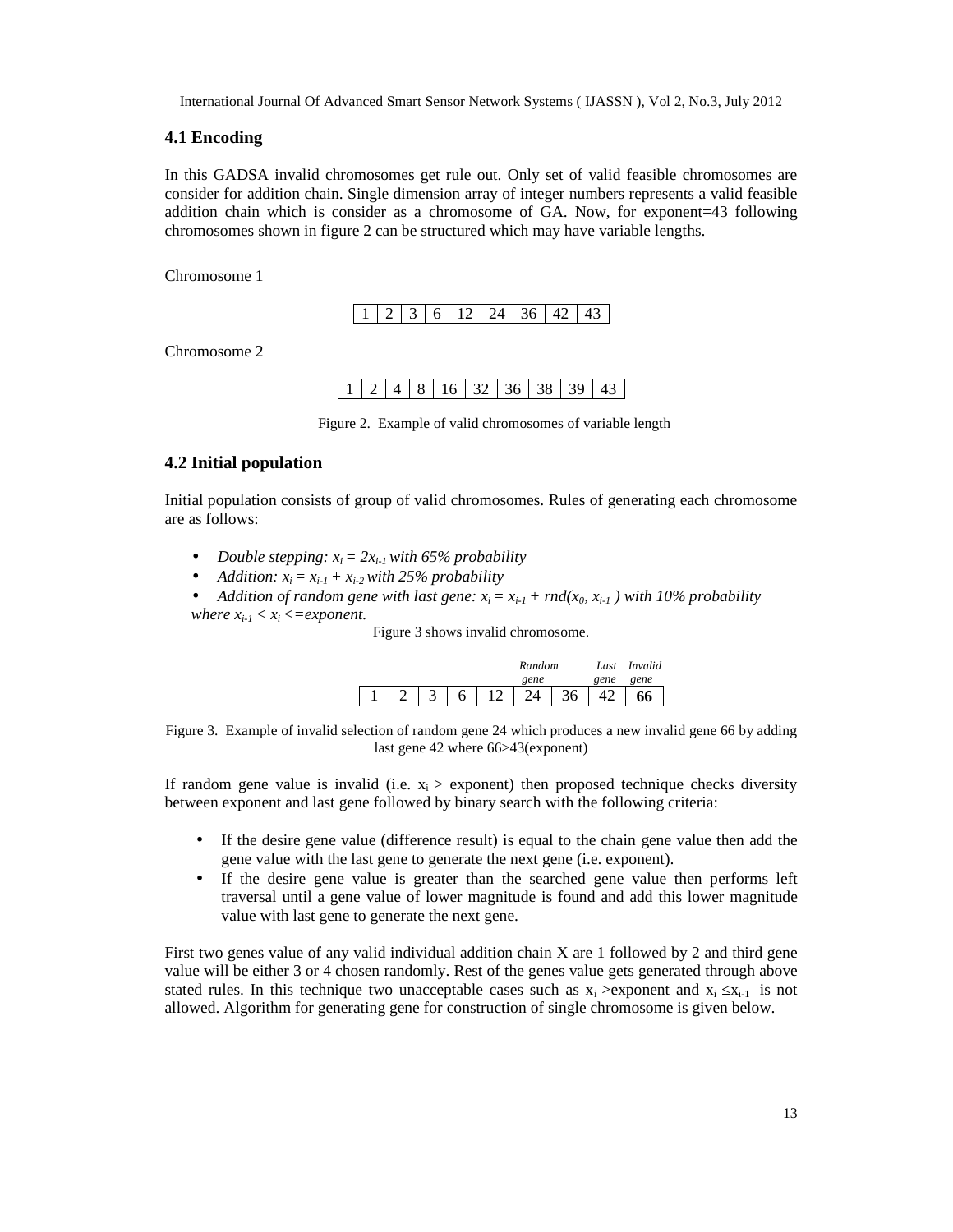*Algorithm 1: Gene\_Generation (X, i, exponent)*

*Input: A partial chromosome*  $X = x_1, x_2, ..., x_l = e$ , *where i represents the next position to be filled.*

*Output: A feasible chromosome for a given exponent, with length l.*

*Method: Each gene is generated by either double stepping or addition of last two genes or adding random gene with the last gene .Among these 3 methods one method is used each time depends on probability value.*

```
Set m = i - 1{/*xm defines the last element of the chromosome */}
while xm exponent do
      if prob(double) then
        {/*Applying Double Stepping )*/}
         x_m = 2x_m - 1else if prob(add) then
        {/*Selecting last genes for addition */}
        x_m = x_m - 1 + x_m - 2else
         {/*Selecting a random gene*/}
         x_m = x_m - 1 + rnd(x_0, x_m - 1)end if
        while x_m > e do
         Look for a new feasible gene value, starting a binary search from last random gene
         value selected to first element if necessary.
         end while
         m = m + 1end while
```
Algorithm for generating a complete chromosome with the help of Gene\_Generation algorithm is given below.

*Algorithm 2: Initial\_Population (N )*

```
Input: Exponent and population size N.
Output: A valid set of chromosome.
Method:
for i=1 to N do
     Set x_1 = 1 and x_2 = 2Allocate x_3 = x_2 + \text{rnd}(x_1, x_2) where rnd() returns a random integer in the interval
    Generate a complete chromosome,
    (X, l) = \text{Gene} Generation (X, l0, exponent)end for
```
# **4.3 Fitness Calculation**

Fitness/objective function is associated with each chromosome. This indicates the degree of goodness of the encoded solution. The main aim of the fitness function is to select chromosomes having shorter length and by discarding the chromosomes having larger length. For example (1, 2, 4, 6, 8) has fitness value 4 i.e. one less than the actual length of the array.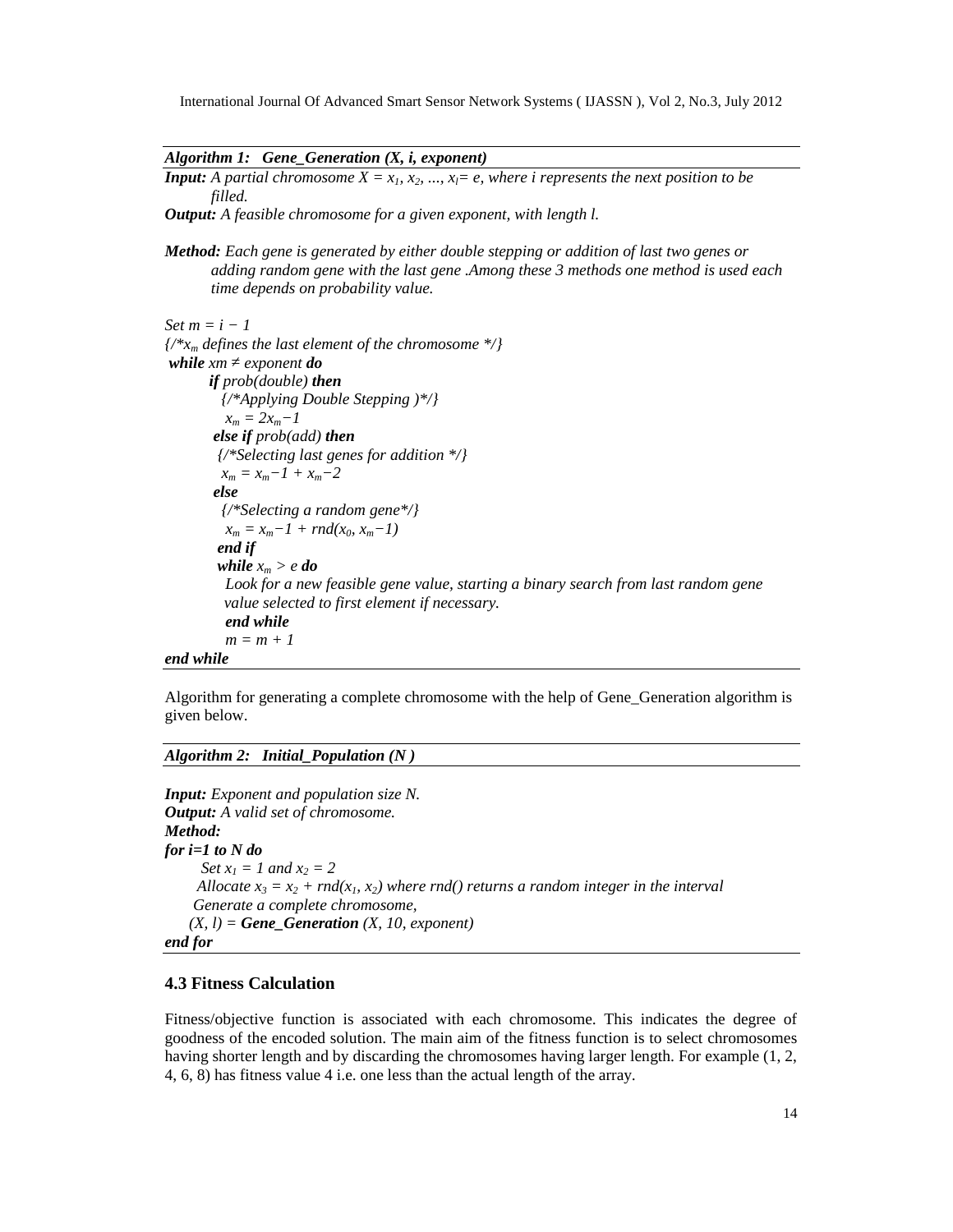# **4.4 Roulette Wheel Selection**

The objective of Roulette Wheel selection is to select the good chromosomes among several chromosomes. In this mechanism fitness of chromosomes are plotted in a wheel and then spin the chromosomes. In this mechanism fitness of chromosomes are plotted in a wheel and then spin the wheel. When the wheel stop then the probability of pointing arrow will be point in the zone having higher fitness is high also wheel zone having lesser fitness value will be selected with lower probability. itness is high also wheel zone having lesser fitness value will be y.<br>Selection mechanism are<br>ppies to good strings<br>copies to bad string<br>ional selection scheme<br>Number of copies taken to be directly proportional to its fitn

The aims of the selection mechanism are

- More copies to good strings
- Fewer copies to bad string
- Proportional selection scheme
	- Number of copies taken to be directly proportional to its fitness
	- Mimics the natural selection procedure to some extent.

Roulette wheel selection and Binary Tournament selection are two frequently used selection procedures. Roulette wheel selection and Binary Tournament selection are two frequently used selection<br>procedures.<br>In this proposed technique, Roulette wheel selection procedure is use to select best chromosome.

In figure 4 best fitted chromosomes has greater partition space than worst so as to increase selection probability of better chromosome.



Figure 4. A Roulette wheel with several partitions according to fitness of chromosomes.

# **4.5 Crossover**

In this proposed technique single point along with a two-point and uniform crossover techniques are used but the selection will depends on crossover probability of various techniques. In experimental result reveals that each of three crossover technique is suitable for different experimental result reveals that each of three crossover technique is suitable for different situations. Therefore, the technique focuses on choosing different crossover technique using crossover probability to produce good child chromosomes from the existing parents. In this technique, some of the abbreviations are used such as: **Roulette Wheel Selection**<br> **Abjudite Wheel selection is to select the good chromosones among several<br>
mechanism fitness of chromosones are piorted in a wheel and then spin techniques<br>
<b>Algorithmy**<br> **Algorithmy**<br> **EVERT (F** 

- D= application of Double Rule,
- A= application of Add Rule,
- R= application of Random Rule,
- Fechnique, some of the abbreviations are used such as:<br>
D= application of Double Rule,<br>
A= application of Add Rule,<br>
R= application of Random Rule,<br>
G= application of *Gene\_Generation* ( ) (Where corresponding parents rule
- E= Exchange of rules.

In single point crossover (with crossover probability 20%) the values into the parents' he parents' chromosome segments before the crossover point are copied into the corresponding offspring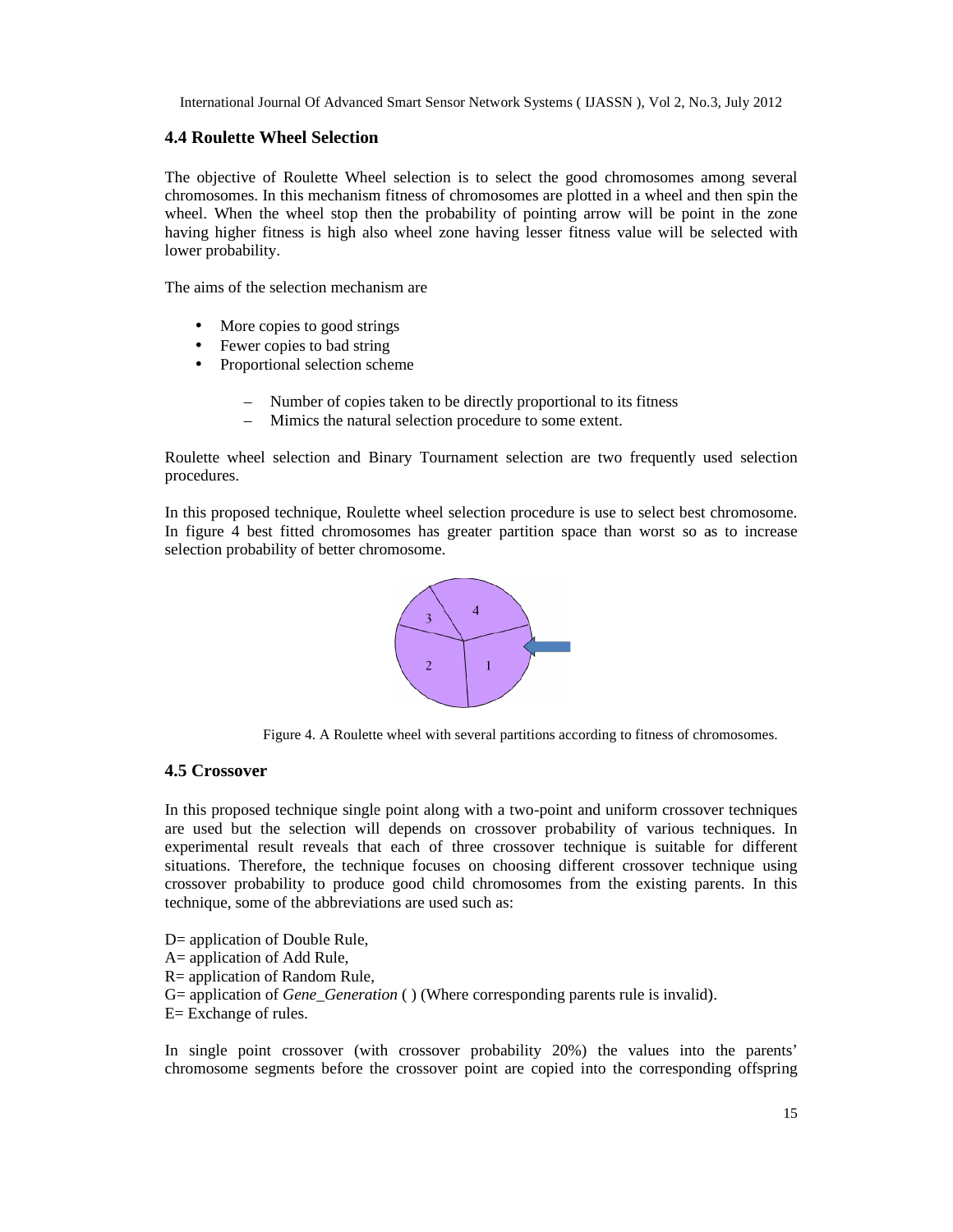segments. For the chromosome segments after the crossover point the operator copies the rules (instead of the values) from the parents' segments into the offspring chromosomes. In parent chromosome 1 in the figure 5 after the crossover point  $6<sup>th</sup>$ ,  $7<sup>th</sup>$ ,  $8<sup>th</sup>$  and  $9<sup>th</sup>$  genes are generated using Add, (A), Double (D), Random (R) and Random (R) rules respectively.

Parent Chromosome 1

|  |  |  |                   | $\begin{array}{ c c c c c c c c } \hline 1 & 2 & 3 & 6 & 12 & 18 & 36 & 42 & 43 \\ \hline (D) & (D) & (A) & (D) & (R) & (R) & (R) \\ \hline \end{array}$ |
|--|--|--|-------------------|----------------------------------------------------------------------------------------------------------------------------------------------------------|
|  |  |  | 1 2 3 4 5 6 7 8 9 |                                                                                                                                                          |

Figure 5. Example of parent chromosome 1 in single point crossover.

In parent chromosome 2 in the figure 6 after the crossover point  $6<sup>th</sup>$ ,  $7<sup>th</sup>$ ,  $8<sup>th</sup>$ ,  $9<sup>th</sup>$  and  $10<sup>th</sup>$  genes are generated using Double (D), Random (R) , Random (R), Random (R) and random (R) rules respectively.

Parent Chromosome 2

|  |                      |  |  | $\begin{array}{ c c c c c c c c } \hline 1 & 2 & 4 & 8 & \textbf{16} & \textbf{32} & \textbf{36} & \textbf{38} & \textbf{39} & \textbf{43} \\ \hline \textbf{(D)} & \textbf{(D)} & \textbf{(D)} & \textbf{(D)} & \textbf{(R)} & \textbf{(R)} & \textbf{(R)} & \textbf{(R)} \\ \hline \end{array}$ |
|--|----------------------|--|--|---------------------------------------------------------------------------------------------------------------------------------------------------------------------------------------------------------------------------------------------------------------------------------------------------|
|  |                      |  |  |                                                                                                                                                                                                                                                                                                   |
|  | 1 2 3 4 5 6 7 8 9 10 |  |  |                                                                                                                                                                                                                                                                                                   |

Figure 6. Example of parent chromosome 2 in single point crossover.

For this example consider crossover point  $= 5$ . After single point crossover gene value of parent chromosomes 1 and 2 will be copied to the corresponding child chromosomes 1 and 2 respectively up to crossover point. For generating rest of the genes after the crossover point in child chromosome1 rule used in parent chromosome 2 is follow i.e. Double (D), Random (R) , Random (R) and Random (R) for gene position at  $6<sup>th</sup>$ ,  $7<sup>th</sup>$ ,  $8<sup>th</sup>$  and  $9<sup>th</sup>$  respectively (as shown in figure 7).

Child Chromosome 1

|  |  |                   |  |  | $\begin{array}{ c c c c c c c c } \hline 1 & 2 & 3 & 6 & \textbf{12} & \textbf{24} & \textbf{30} & \textbf{42} & \textbf{43} \\ \hline \textbf{12} & \textbf{0} & \textbf{0} & \textbf{0} & \textbf{0} & \textbf{0} \end{array}$ |
|--|--|-------------------|--|--|----------------------------------------------------------------------------------------------------------------------------------------------------------------------------------------------------------------------------------|
|  |  | 1 2 3 4 5 6 7 8 9 |  |  |                                                                                                                                                                                                                                  |

Figure 7. Child chromosome 1 after single point crossover with crossover point p=5.

In child chromosome 2 , for generating rest of the genes after the crossover point, rule used in parent chromosome1 is follow i.e. Add (A) for gene at position  $6<sup>th</sup>$  then for position  $7<sup>th</sup>$  instead of Double rule, *Gene Generation ( )* (G) rule is use. In position  $8<sup>th</sup>$  and  $9<sup>th</sup>$  Random rule (R) is used (as shown in figure 8).

Child Chromosome 2

|  |  | $\begin{array}{ c c c c c c c c } \hline 1 & 2 & 4 & 8 & 16 & 24 & 40 & 42 & 43 \ \hline (A) & (G) & (R) & (R) & (R) & \ \hline \end{array}$ |  |  |
|--|--|----------------------------------------------------------------------------------------------------------------------------------------------|--|--|
|  |  |                                                                                                                                              |  |  |
|  |  |                                                                                                                                              |  |  |

Figure 8. Child chromosome 2 after single point crossover with crossover point p=5.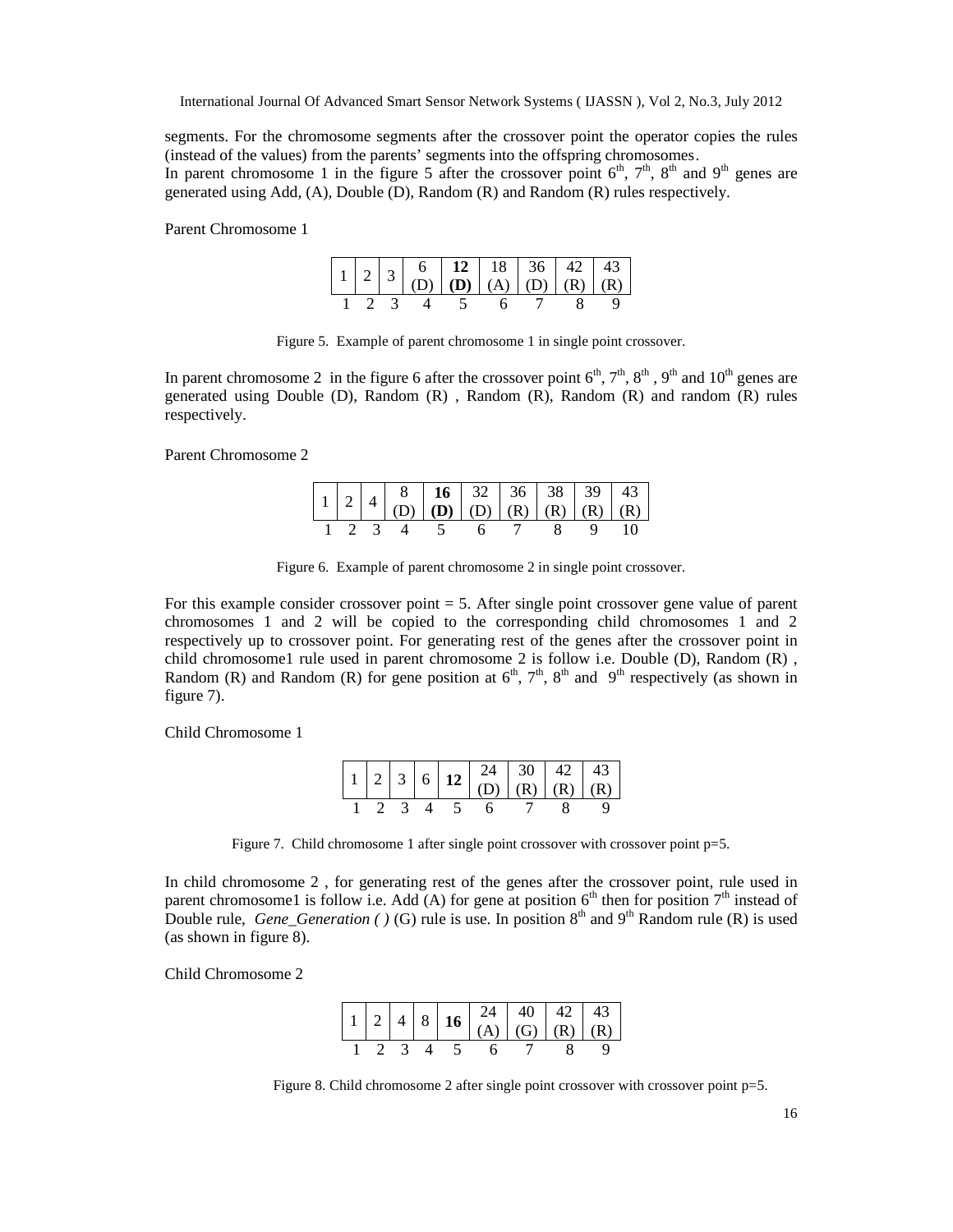In two point crossover (with crossover probability 35%) the values into the parents' chromosome segments before the first crossover point are copied into the corresponding offspring segments. For the chromosome segments after the first  $(p)$  and second  $(q)$  crossover points, the operator copies the rules (instead of the values) from the parents' segments into the offspring chromosomes.

In parent chromosome 1 after the first crossover point at  $4<sup>th</sup>$  position and before the second crossover point at  $8<sup>th</sup>$  position genes are generated using Add (A), Random (R) and Add (A) rules at  $5<sup>th</sup>$ ,  $6<sup>th</sup>$  and  $7<sup>th</sup>$  position respectively. After second crossover point at  $8<sup>th</sup>$  position genes are generated using Random (R) and Random (R) rules for the position  $9<sup>th</sup>$  and  $10<sup>th</sup>$  respectively (as shown in figure 9).

Parent Chromosome 1

|  |  |  | $\begin{array}{ c c c c c c c c } \hline 1 & 2 & 3 & 6 & 9 & 12 & 18 & 36 & 42 & 43 \\ \hline \textbf{(D)} & \textbf{(A)} & \textbf{(R)} & \textbf{(A)} & \textbf{(D)} & \textbf{(R)} & \textbf{(R)} \\\hline \end{array}$ |  |  |
|--|--|--|----------------------------------------------------------------------------------------------------------------------------------------------------------------------------------------------------------------------------|--|--|
|  |  |  |                                                                                                                                                                                                                            |  |  |
|  |  |  | 1 2 3 4 5 6 7 8 9 10                                                                                                                                                                                                       |  |  |

Figure 9. Example of parent chromosome 1 in two point crossover.

In parent chromosome 2 after the first crossover point at  $4<sup>th</sup>$  position and before the second crossover point at  $8<sup>th</sup>$  position genes are generated using Double (D), Add (A) and Add (A) rules at  $5<sup>th</sup>$ ,  $6<sup>th</sup>$  and  $7<sup>th</sup>$  position respectively. After second crossover point at  $8<sup>th</sup>$  position genes are generated using Random (R), Random (R) and Random (R) rules for the position  $9<sup>th</sup>$ ,  $10<sup>th</sup>$  and  $11<sup>th</sup>$ respectively (as shown in figure 10).

Parent Chromosome 2

| $\begin{array}{ c c c c c c c c c } \hline 1 & 2 & 4 & 5 & 10 & 15 & 25 & 35 & 40 & 42 & 43 \ \hline (R) & (D) & (A) & (A) & (A) & (R) & (R) & (R) \ \hline \end{array}$ |  |                         |  |  |  |  |
|--------------------------------------------------------------------------------------------------------------------------------------------------------------------------|--|-------------------------|--|--|--|--|
|                                                                                                                                                                          |  | 1 2 3 4 5 6 7 8 9 10 11 |  |  |  |  |

Figure 10. Example of parent chromosome 2 in two point crossover.

In child chromosome 1 after the first crossover point at  $4<sup>th</sup>$  position and before the second crossover point at  $8<sup>th</sup>$  position genes are generated using the same rules that were used in parent chromosome 2 i.e. Double (D), Add (A) and Add (A) rules at  $5<sup>th</sup>$ ,  $6<sup>th</sup>$  and  $7<sup>th</sup>$  position respectively. After second crossover point at  $8<sup>th</sup>$  position genes are generated using same rule as parent chromosome 2 i.e. Random (R) rules for the  $9<sup>th</sup>$  position (as shown in figure 11). Child Chromosome 1

|  |  |                   |  |  |  | $\begin{bmatrix} 1 & 2 & 3 & 4 & 8 & 12 & 20 & 40 & 43 \ \textbf{(R)} & \textbf{(D)} & \textbf{(A)} & \textbf{(A)} & \textbf{(D)} & \textbf{(R)} \ \end{bmatrix}$ |
|--|--|-------------------|--|--|--|-------------------------------------------------------------------------------------------------------------------------------------------------------------------|
|  |  | 1 2 3 4 5 6 7 8 9 |  |  |  |                                                                                                                                                                   |

Figure 11. Child chromosome 1 after two point crossover with crossover point p=4 and q=8.

In child chromosome 2 after the first crossover point at  $4<sup>th</sup>$  position and before the second crossover point at  $8<sup>th</sup>$  position genes are generated using the same rules that were used in parent chromosome 1 i.e. Add (A), Random (R) and Add (A) rules at  $5<sup>th</sup>$ ,  $6<sup>th</sup>$  and  $7<sup>th</sup>$  position respectively. After second crossover point at  $8<sup>th</sup>$  position genes are generated using the same rules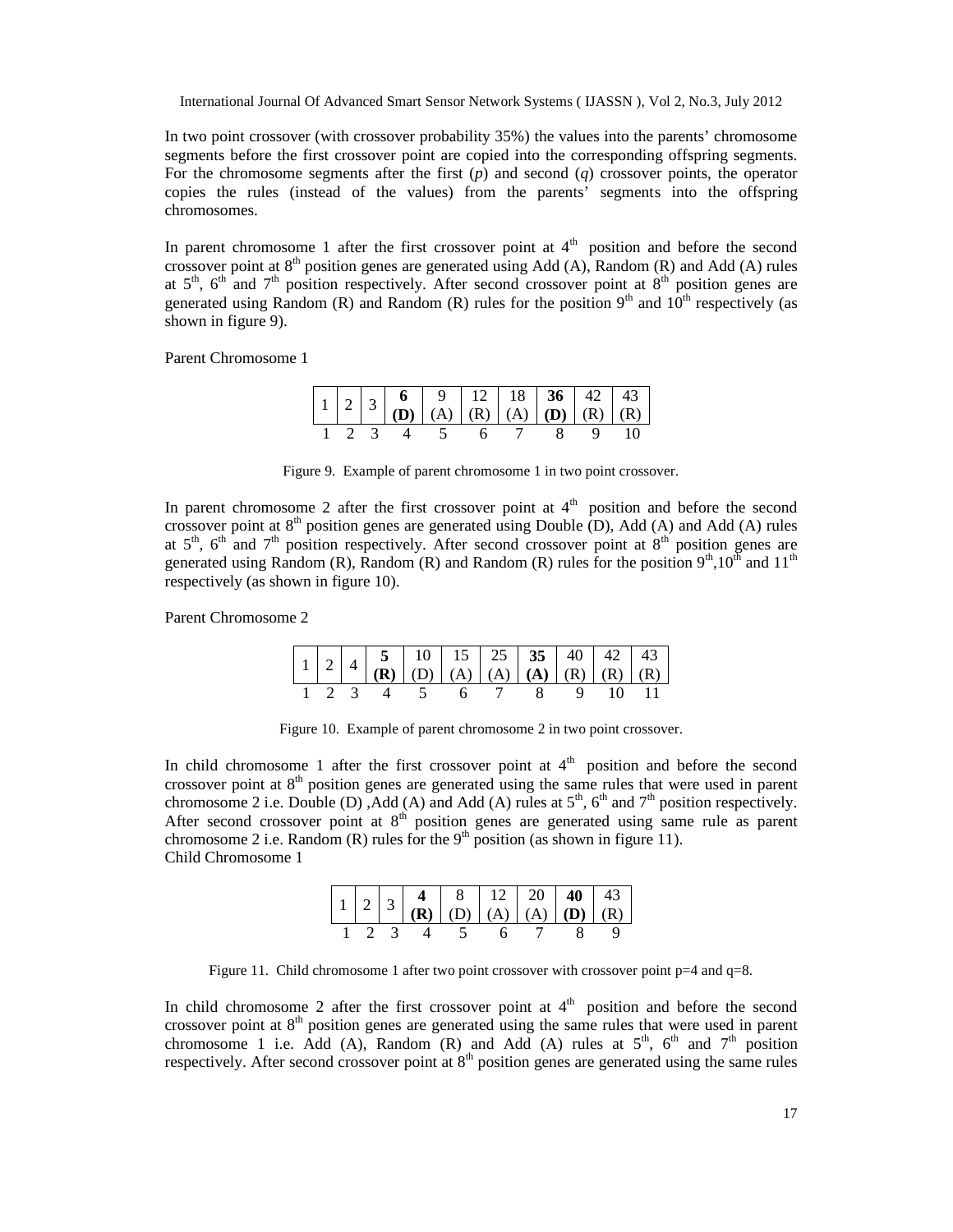that were used in parent chromosome 1 i.e. Random  $(R)$  and Random  $(R)$  rules for the position  $9<sup>th</sup>$ and  $10^{th}$  respectively (as shown in figure 12).

Child Chromosome 2

|  |  |  | $\begin{bmatrix} 1 & 2 & 4 & 8 & 12 \\ 0 & 0 & 0 & 0 \end{bmatrix}$ (A) $\begin{bmatrix} 16 & 28 & 40 \\ 0 & 0 & 0 \end{bmatrix}$ (B) $\begin{bmatrix} 43 & 43 \\ 0 & 0 & 0 \end{bmatrix}$ |  |
|--|--|--|--------------------------------------------------------------------------------------------------------------------------------------------------------------------------------------------|--|
|  |  |  |                                                                                                                                                                                            |  |
|  |  |  | 1 2 3 4 5 6 7 8 9 10                                                                                                                                                                       |  |

Figure 12. Child chromosome 2 after two point crossover with crossover point  $p=4$  and  $q=8$ .

Uniformed Crossover (with crossover probability 45%) In this type a mask is used for performing crossover operation, where the mask size is equal to the chromosome size and mask contains randomly generated binary values. Two rules for generating offspring's are:

- $\bullet$  1<sup>st</sup> and 2<sup>nd</sup> position value of both chromosomes get unchanged and 3<sup>rd</sup> position value gets exchanged with other chromosome if corresponding mask value is 1. Otherwise no change.
- For a particular position if mask value is 1 then rules of the parent chromosomes for this position gets exchanged to generate the corresponding value in the child. Otherwise there is no exchanged of rules child has to follow corresponding parent's rule to generate value of a particular position.

In parent chromosome 1 in the figure 13 genes at  $4<sup>th</sup>$ ,  $5<sup>th</sup>$ ,  $6<sup>th</sup>$ ,  $7<sup>th</sup>$ ,  $8<sup>th</sup>$ ,  $9<sup>th</sup>$  and  $10<sup>th</sup>$  position are generated using Double (D), Add, (A),Random (R), Add (A), Double (D), Random (R) and Random (R) rules respectively.

Parent Chromosome 1

|  |  |  | $\begin{bmatrix} 1 & 2 & 3 & 6 & 9 & 12 & 18 & 36 & 42 & 43 \ (D) & (A) & (R) & (A) & (D) & (R) & (R) \end{bmatrix}$ |  |  |
|--|--|--|----------------------------------------------------------------------------------------------------------------------|--|--|
|  |  |  | 1 2 3 4 5 6 7 8 9 10                                                                                                 |  |  |

Figure 13. Example of parent chromosome 1 in uniform crossover.

In parent chromosome 2 genes at  $4^{\text{th}}$ ,  $5^{\text{th}}$ ,  $6^{\text{th}}$ ,  $7^{\text{th}}$ ,  $8^{\text{th}}$ ,  $9^{\text{th}}$ ,  $10^{\text{th}}$  and  $11^{\text{th}}$  position are generated using Random (R), Double (D), Add, (A), Add, (A), Add, (A), Random (R), Random (R) and Random (R) rules respectively (as shown in figure 14).

Parent Chromosome 2

|  | $1 \mid 2 \mid 4 \mid 5 \mid 10 \mid 15 \mid 25 \mid 35 \mid 40 \mid 42 \mid 43$ |  |  |  |  |
|--|----------------------------------------------------------------------------------|--|--|--|--|
|  | $ (R)   (D)   (A)   (A)   (A)   (R)   (R)   (R)$                                 |  |  |  |  |

Figure 14. Example of parent chromosome 2 in uniform crossover.

Mask is used for indicating the gene positions where the uniform crossover will take place.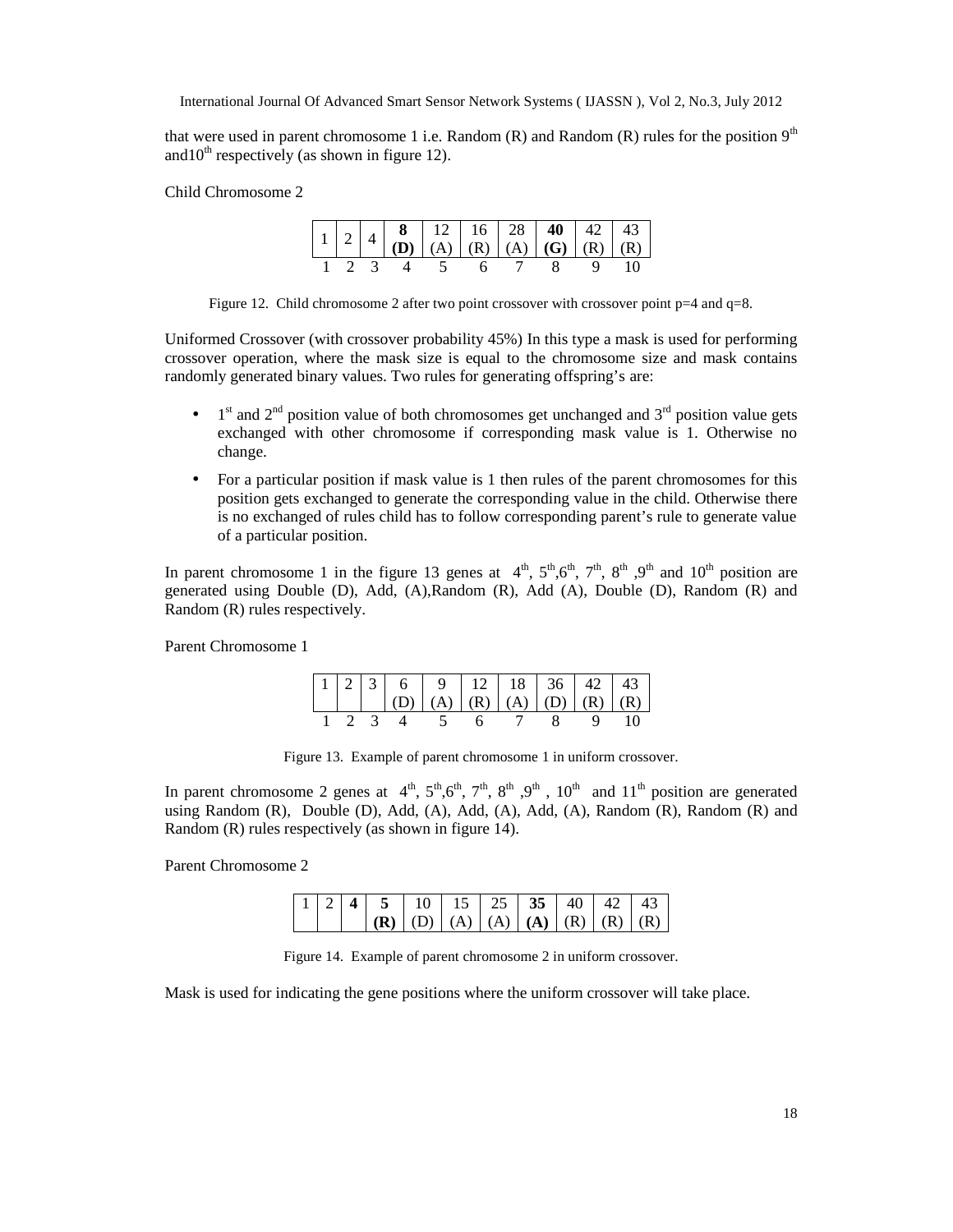Mask



Figure 15. Mask for uniform crossover, where crossover will take place at the positions having value 1

Mask values are set at  $1^{st}$ ,  $3^{rd}$ ,  $5^{th}$ ,  $6^{th}$ ,  $9^{th}$  and  $10^{th}$  positions. In child chromosome 1 and 2 the value of the gene at  $1<sup>st</sup>$  and  $3<sup>rd</sup>$  position get exchanged with parent chromosome 1 and 2. For the position  $5<sup>th</sup>$ ,  $6<sup>th</sup>$  and  $9<sup>th</sup>$  and  $10<sup>th</sup>$  the rules for gene generation of parent chromosome 1 and chromosome 2 get exchanged for generation gene values in corresponding child (as shown in figure 16 and 17).

Child Chromosome 1

|  |  |  | $\begin{array}{ c c c c c c c c } \hline 1 & 2 & 4 & 8 & 16 & 24 & 36 & 40 & 42 & 43 \ \hline (E) & (E) & (D) & (E) & (E) & (A) & (G) & (E) & (E) \ \hline \end{array}$ |  |
|--|--|--|-------------------------------------------------------------------------------------------------------------------------------------------------------------------------|--|
|  |  |  | 1 2 3 4 5 6 7 8 9 10                                                                                                                                                    |  |

Figure 16. Child chromosome 1 after uniform crossover with crossover at the position  $1^{\text{st}}, 3^{\text{rd}}, 5^{\text{th}}, 6^{\text{th}}, 9^{\text{th}}$ and  $10^{\text{th}}$ .

Child Chromosome 2

|  |  |  | $\begin{bmatrix} 1 & 2 & 3 \\ (E) & (E) & (D) \end{bmatrix}$ $\begin{bmatrix} 8 & 12 \\ (E) & (E) \end{bmatrix}$ $\begin{bmatrix} 16 & 28 & 40 \\ (A) & (G) & (R) \end{bmatrix}$ $\begin{bmatrix} 42 & 43 \\ (R) & (R) \end{bmatrix}$ |  |  |
|--|--|--|---------------------------------------------------------------------------------------------------------------------------------------------------------------------------------------------------------------------------------------|--|--|
|  |  |  | 1 2 3 4 5 6 7 8 9 10                                                                                                                                                                                                                  |  |  |

Figure 17. Child chromosome 2 after uniform crossover with crossover at the position  $1^{st}$ ,  $3^{rd}$ ,  $5^{th}$ ,  $6^{th}$ ,  $9^{th}$ and  $10^{\text{th}}$ .

#### **4.6 Mutation**

In this proposed scheme N numbers of mutants are generated instead of just one [18]. One mutation point is arbitrarily selected in each offspring and the segment before the mutation

point is copied *N* times. The function *Gene-Generation* **( )** is use to generate gene for the *N* individuals. Only the best new mutated child will be allowed to survive, replacing the original child.

A example is given in figure 18 for the exponent  $= 97$ , where a mutation point (the position with value 27) is selected into the original child then all the gene values up to the mutation point are copied into  $N = 4$  mutated chromosomes. The remaining genes value ogf each mutated chromosomes are computed by using the function *Gene\_Generation* ( ). In this example the best resulting mutated chromosome is the second one meanwhile the worst is the one and fourth one. Only the best child will be allowed to survive by replacing the original one (as illustrated in figure 18 and figure 19).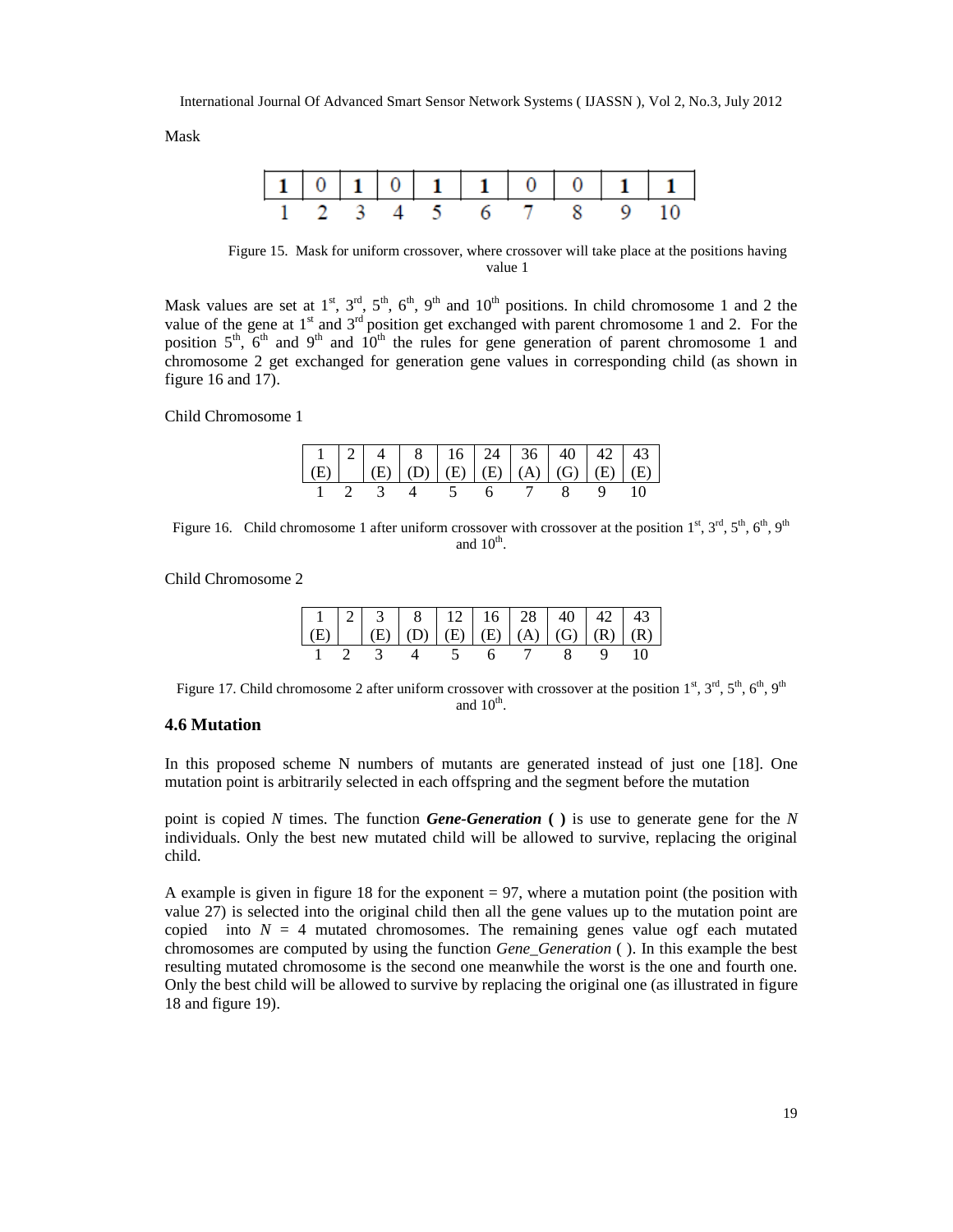| uni |  |  |                            |             |  |  |  |  |        |  |  |   |
|-----|--|--|----------------------------|-------------|--|--|--|--|--------|--|--|---|
|     |  |  | $\tilde{\phantom{a}}$<br>ٮ | -<br>n<br>ັ |  |  |  |  | A<br>ັ |  |  | u |

Figure 18. Chromosome with mutation point at  $8<sup>th</sup>$  position.

In figure 19 different mutants are produced from one single chromosome.



Figure 19. Generations of different mutants

*Algorithm 3: Mutation (Child)*

*<i>Input:* An *Individual Child*  $= (X, l)$ *.* 

*Output: The Best Mutated Child Version Xm = (Xm, l)*

*Method: After choosing a mutation point all the genes up to the mutation point are copied to N mutated chromosomes then Gene Generation* ( ) *is used to generate rest of the genes of each mutant after mutation point.*

#### *If Prob(Pm) then*

*Generate N mutants of a chromosome. {/\*Select a common limit to generate next mutation point\*/}*  $i = rnd(3, l(Child))$ *for*  $a = 1$  *to*  $N$  *do Select a random position Childa,b, where b = rnd(0, i−1) is a random element of the actual clone. Generate a new element for Childa,i+1 (mutation point),such that*  $Child_{a,i} +1 = Child_{a,i} + Child_{a,b}$ *Repair addition chain starting from new generated element*  $Child_a = Gene\_Generation(Child_{a,i} + 1, exponent)$ *end for Choose the best mutation version. end if*

# *Algorithm 4: GADSA based Optimal Addition Chain (exponent)*

*Require: POPULATION\_SIZE is odd.*

*Input: An exponent*

*.*

*Output: An optimal addition chain*  $X = x_1, x_2, ..., x_l = exponent$ 

*Method: Initial population is constructed using InitialPopulation( )then using Roulette Wheel selection 2 parent chromosomes are selected after that crossover and mutation process is used to generate optimal addition chain.*

*{/\*Setting up initial population\*/}*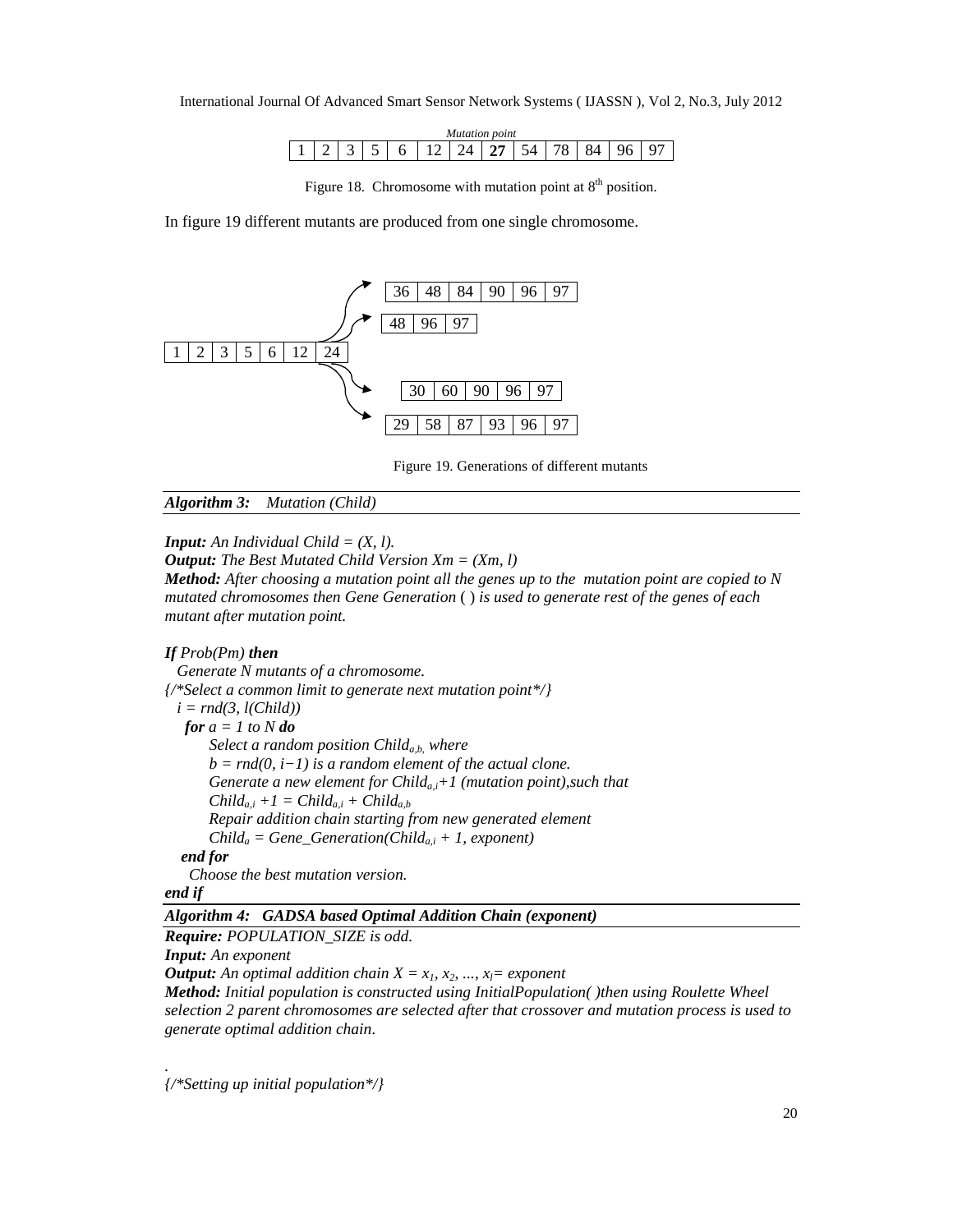```
for i = 1 to POPULATION_SIZE do
   Parentsi= InitialPopulation(exponent)
end for
for i = 1 to MAXIMUM_GENERATION do
   Randomize parents population
   k = 0
   while k < (POPULATION_SIZE − 1) do
       {/*Select a couple of parents (P1, P2)*/}
      P1 = selection(T)
      P2 = selection(T)
       \frac{1}{8} (*Generate two new children (C_k, C_k+1), by applying
      crossover operator*/}
      crossover(P1, P2)
     {/*Apply the mutation operator to each new created child */}
      Mutation(Childk)
     Mutation(Childk +1)
     Set k = k + 2end while
 Replace parent's population with children population
 end for
Report fittest individual
```
# **5. COMPLEXITY ANALYSIS OF GADSA TECHNIQUE**

- **Step 1.** *Gene* Generation ( ) method is used to generate genes for chromosome construction. In this method either of 3 techniques are use to generate genes. In addition of last two genes and double stepping methods take constant amount of time to perform arithmetic operation. Selecting random gene for addition methods use binary search technique to search required gene value from the chain using O (log n) amount of time.
- **Step 2.** GA are not chaotic, they are stochastic. The complexity depends on the genetic operators, their implementation (which may have a very significant effect on overall complexity), the representation of the individuals and the population, and obviously on the fitness function. Given the usual choices (Single point mutation, one point crossover, two point crossover, uniform crossover and roulette wheel selection) a GA complexity is  $O(g(nm +$  $nm + n$ )) with g the number of generations, n the population size and m the size of the individuals. Therefore the complexity is on the order of O(gnm)).

# **6. EXPERIMENTAL RESULTS**

Performance of GADSA based approach is compared with its previous version [11, 12, 14, 15] and other deterministic and heuristic based [3, 4, 5, 9, 13] approaches with the aspire to (1) show that performance is competitive (or even improved) with those provided by other heuristic-based or deterministic approaches and (2) to solve even more complex instances of the problem. Complexity of the problem depends on the value of exponent. This section highlighted on the best solution reached so far i.e. quality and statistical analysis for reviewing consistency. Different parameters values that are used in proposed GADSA based approaches are obtained by a trial-and error method by favouring the best overall performance.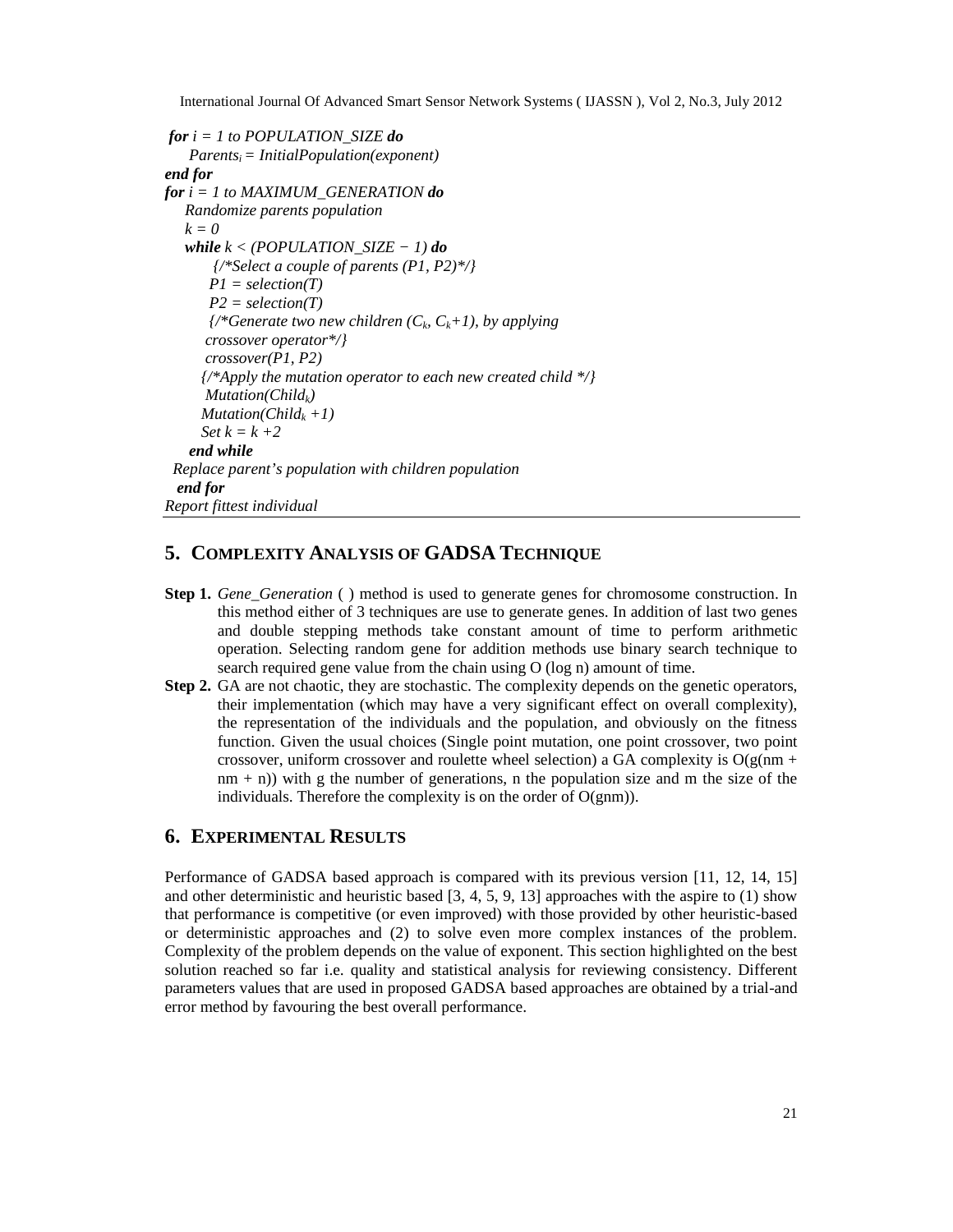#### **6.1 Parameters used in GADSA**

Population Size (*POPULATION\_SIZE*) = 200, maximum number of generations (*MAXGEN*) = 300, single-point crossover with the crossover probability=20%, two-point crossover with the crossover probability=35%, uniform crossover with the crossover probability=45% , crossover Rate =  $0.4\%$ , mutation Rate =  $1.0\%$ , rate of double stepping= $0.65$ , rate of previous position addition  $=0.25$ , rate of addition of random element with last element= 0.1

The first set of experiments compute the total accumulated addition chains for a fixed set of exponents. An accumulated addition chain for a maximum value *P*, represents the sum of all addition chains obtained for all the exponents  $1, 2, \ldots, P$  as stated in following equation. An accumulated addition chain for a given exponent represents the sum of all addition chains obtained for each number in the sequence defined by exponent stated in equation (2).

$$
Accumulated\_Add\_Chain = \sum_{i=1}^{P} Optimal\_Add\_Chain
$$
 (2)

A smaller value of Accumulated\_Add\_Chain represents better performance by the algorithm.

In table 1 set of accumulated addition chains for all exponents less than: 512 (*e* [1*,* 512]), 1000 (*e* [1*,* 1000]), 2000 (*e* [1*,* 2000]), 2048 (*e* [1*,* 2048]) and 4096 (*e* [1*,* 4096]), is presented in order to compare the results with respect to earlier [11, 12, 14, 15] and proposed GADSA and some other heuristic [13] and deterministic [3, 4, 5, 9] algorithms that has been proposed so far.

Table 1 represents the optimal value and the best results reached by proposed GADSA and existing heuristics and deterministic approaches. From this table it is observed that proposed GADSA performs better than GA [11], Quaternary, Binary technique at [[1,512]. In the range of [1, 1000] GADSA reaches the optimal value and performs better than GA [11], REPLS-GA [12], PSO [14], AIS [13]. In the range of [1, 1024], [1, 2000], [1, 2048], [1, 4096] proposed GADSA has obtained the best results compare to the other existing methods.

Table 1 Comparison of best results obtained by the former version of (GA [11, 12], PSO [14]), AIS [13], Quaternary, Binary and proposed GADSA

| <b>Exponent</b> | Optimal | <b>GADSA</b> | <b>GA</b><br>$[11]$ | <b>REPLS-</b><br><b>GA</b><br>$\lceil 12 \rceil$ | <b>PSO</b><br>$[14]$ | <b>AIS</b><br>$\lceil 13 \rceil$ | <b>Quaternary</b> | <b>Binary</b> |
|-----------------|---------|--------------|---------------------|--------------------------------------------------|----------------------|----------------------------------|-------------------|---------------|
| [1,512]         | 4924    | 4924         | 4925                | 4924                                             | 4924                 | 4924                             | 5226              | 5388          |
| [1,1000]        | 10808   | 10808        | 10818               | 10809                                            | 10813                | 10813                            | 5603              | 5812          |
| [1,1024]        | 11115   | 11117        |                     |                                                  | 11120                | 11120                            | 11862             | 12301         |
| [1,2000]        | 24063   | 24072        | 24124               | 24076                                            | 24095                | 24108                            | 25923             | 26834         |
| [1,2048]        | 24731   | 24739        |                     | 24748                                            | 24765                | 24778                            | 26664             | 27662         |
| [1,4096]        | 54425   | 54472        |                     | 54487                                            | 55609                | 56617                            | 58678             | 61455         |

In table 2 statistical results obtained in 40 independent runs for all exponent set consider so far by the proposed GADSA are listed. Binary method, adaptive window method or other nondeterministic heuristics methods [3, 4, 5, 9, 11, 12, 13] are not be able to obtained shortest addition chain for optimizing a given exponent. So a given exponent is hard to optimize using these strategies. Whereas proposed GADSA have the capabilities to address and solve this problem.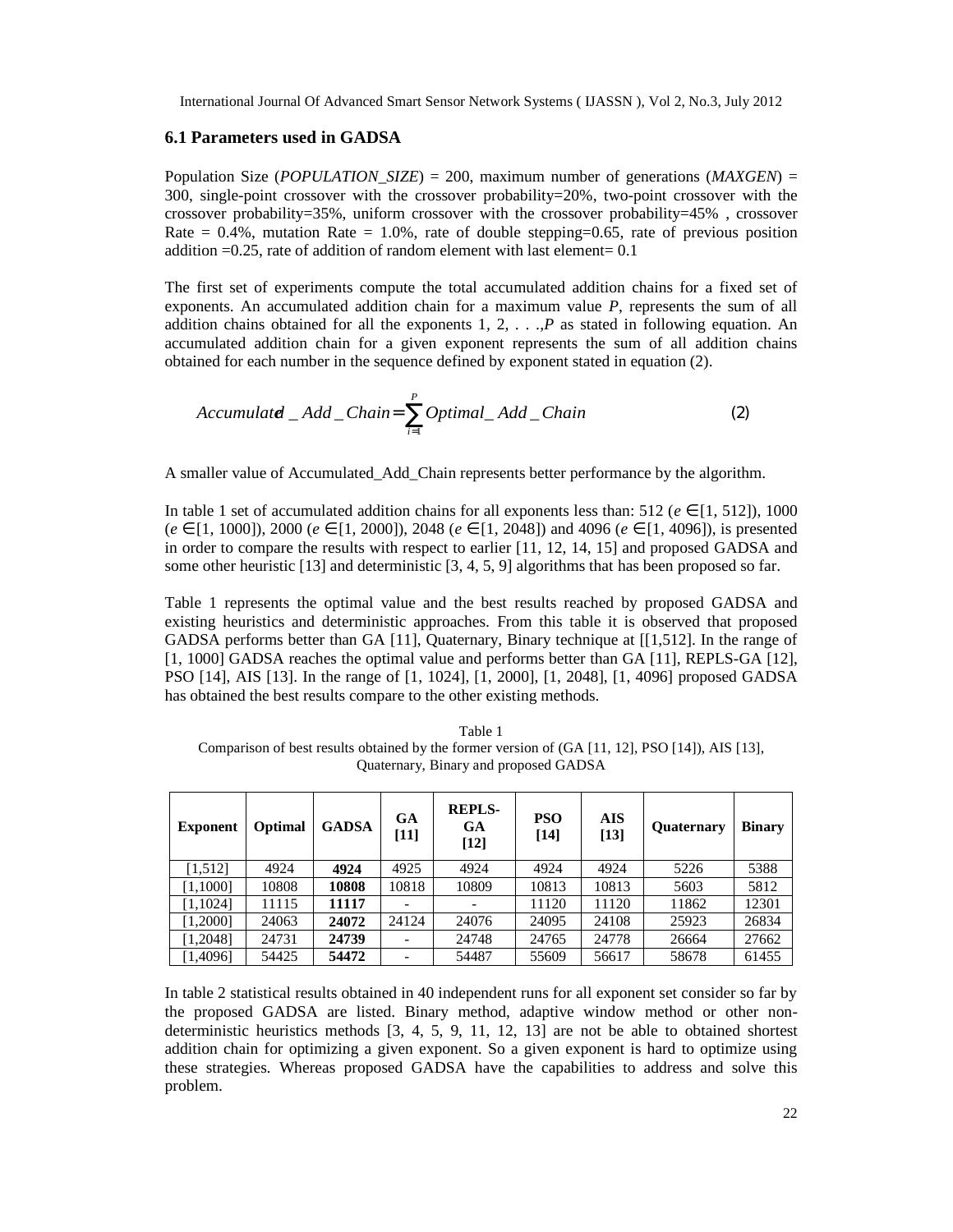| <b>Exponent</b> | <b>Best</b> | Average  | <b>Median</b> | Worst |
|-----------------|-------------|----------|---------------|-------|
| [1,512]         | 4924        | 4924.02  | 4924          | 4925  |
| [1,1000]        | 10808       | 10809.76 | 10810         | 10813 |
| [1, 1024]       | 11117       | 11118.34 | 11118.5       | 11120 |
| [1,2000]        | 24072       | 24078.49 | 24079         | 24085 |
| [1,2048]        | 24739       | 24745.73 | 24746         | 24751 |
| [1,4096]        | 54472       | 54484.91 | 54485         | 54497 |

Table 2 Statistical Results of Proposed GADSA

Table 3 shows average length of addition chain for proposed GADSA vs. Binary, Quaternary technique where GADSA obtained shortest addition chain in exponent size compare to the Binary and Quaternary techniques.

| Table 3                                                                           |  |
|-----------------------------------------------------------------------------------|--|
| Average length of addition chain for proposed GADSA vs. Binary, Quaternary method |  |

| <b>Exponent</b><br>size | <b>GADSA</b> | <b>Binary</b> | Quaternary |
|-------------------------|--------------|---------------|------------|
| 32                      | 40           | 47            | 43         |
| 64                      | 77           | 95            | 87         |
| 128                     | 155          | 191           | 175        |
| 256                     | 311          | 383           | 351        |
| 512                     | 617          | 767           | 703        |
| 1024                    | 1270         | 1535          | 1407       |

Table 4 shows addition chains for some of the special class of exponent. Binary, Quaternary and some other existing techniques are not able to generate minimal length addition chain for this class of exponents where as proposed GADSA can generate minimal length addition chain for this class of exponents with addition chain length 27.

Table 4 Shortest addition sequence for a special class of exponents

| <b>Exponent</b> | <b>Addition Chain</b>                                                                                                                                                                                                                             | <b>GADSA</b> |
|-----------------|---------------------------------------------------------------------------------------------------------------------------------------------------------------------------------------------------------------------------------------------------|--------------|
| 3704431         | 576<br>$\mathcal{D}_{\mathcal{L}}$<br>18<br>36<br>72<br>288<br>5<br>9<br>144<br>4<br>1<br>37024<br>2314<br>4628<br>9256<br>18512<br>1157<br>148096<br>592384<br>74048<br>296192<br>1184768<br>1185349<br>2370698<br>3556047<br>3704143<br>3704431 | 27           |
| 3922763         | $\mathcal{D}_{\mathcal{A}}$<br>12<br>26<br>52<br>208<br>832<br>3<br>24<br>104<br>416<br>6<br>3331<br>3328<br>6659<br>9990<br>19980<br>39960<br>79920<br>1664<br>159840<br>163171<br>326342<br>652684<br>1305368<br>1958052<br>3922763<br>3916104  | 27           |
| 2948207         | 3<br>28<br>29<br>58<br>239<br>478<br>$\mathcal{L}$<br>116<br>232<br>7<br>14<br>4<br>3853<br>3824<br>956<br>1912<br>7677<br>15354<br>30708<br>61416<br>122832<br>245664<br>491328<br>982656<br>1965312<br>2947968<br>2948207                       | 27           |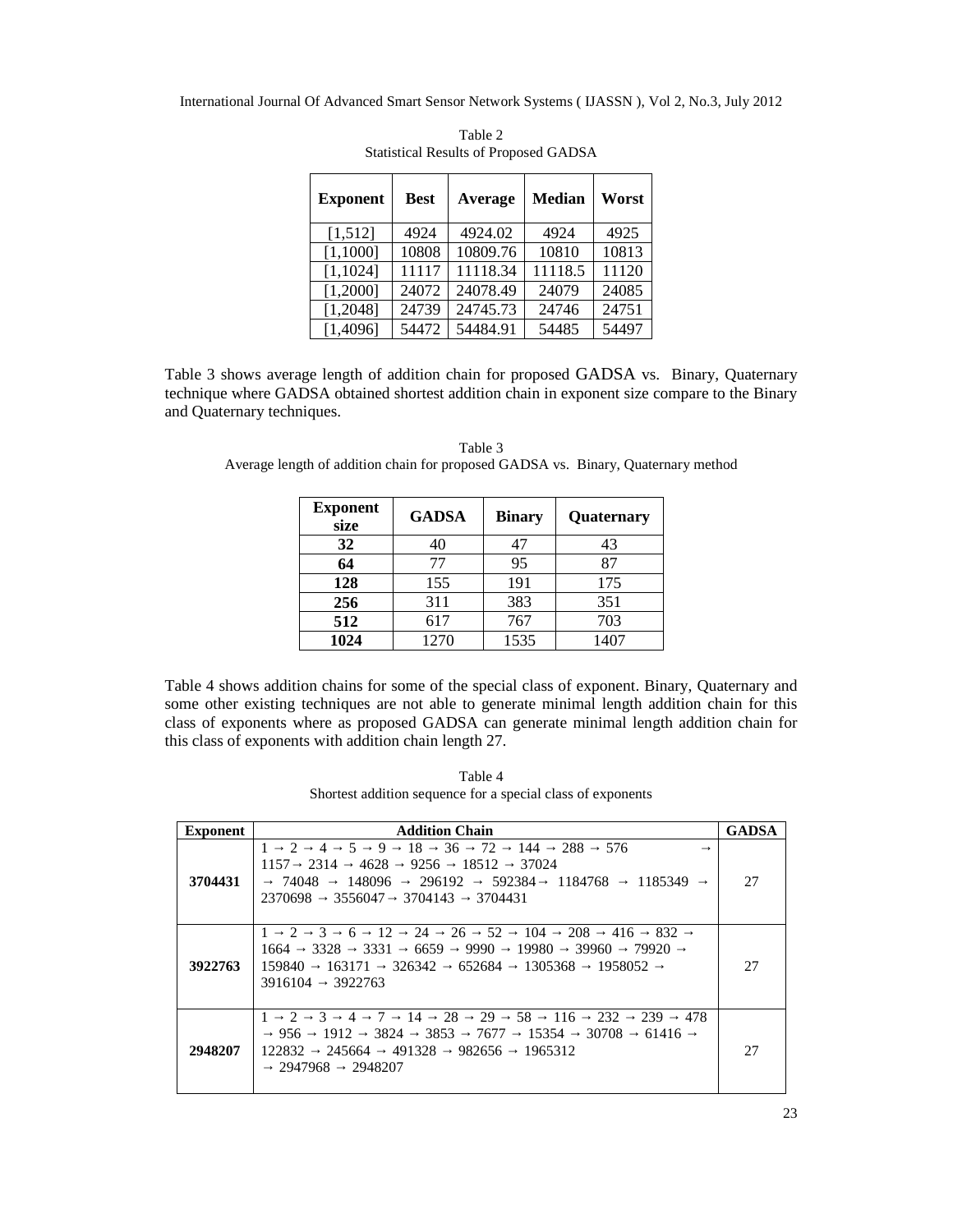International Journal Of Advanced Smart Sensor Network Systems ( IJASSN ), Vol 2, No.3, July 2012

| 3093839 | 30<br>10<br>20<br>120<br>150<br>302<br>$\mathfrak{D}$<br>3<br>5.<br>151<br>60<br>1208<br>4832<br>19328<br>2416<br>9664<br>604<br>77312<br>154624<br>309248<br>618496<br>38656<br>1236992<br>2473984<br>3093688<br>3093839<br>3092480                               | 27 |
|---------|--------------------------------------------------------------------------------------------------------------------------------------------------------------------------------------------------------------------------------------------------------------------|----|
| 3243931 | 32<br>128<br>258<br>514<br>$\mathcal{D}_{\mathcal{L}}$<br>8<br>64 27<br>256<br>515<br>16<br>$\overline{4}$<br>1029<br>8232<br>32928<br>2058<br>4116<br>16464<br>65856<br>66371<br>198083<br>132227<br>792332<br>396166<br>3169328<br>3235699<br>3243931<br>1584664 | 27 |
| 3325439 | 33<br>132<br>17<br>528<br>1056<br>$\mathcal{D}$<br>8<br>16<br>264<br>66<br>$\overline{4}$<br>4224<br>4241<br>8482<br>33928<br>16964<br>2112<br>67856<br>542914<br>135712<br>271457<br>1085828<br>271424<br>1085861<br>3257583<br>2171722<br>3325439                | 27 |

# **7. ANALYSIS OF RESULTS**

In larger range of exponent value i.e. [1-2000], [1-2048], [1-4096] GADSA outperforms than existing GA [11, 12]. GADSA performs better than REPLS\_GA [12] and simple GA [11] in the exponent range of [1-1000], [1-2000], [1-2048], [1-4096]. This proposed GADSA performs better than AIS [13], Quaternary and Binary [3, 4, 5] techniques in the entire considered exponent range. Overall findings suggest that proposed GADSA performs outstandingly well among all the techniques and its results close to optimal values in most cases.

# **8. FUTURE SCOPE & CONCLUSION**

In this paper several modifications of existing GA [11, 12] techniques has been done for finding the optimal addition sequence for a given exponent. Gene generation method, searching techniques for fittest value in chromosome creation, crossover techniques are get modified through proposed GADSA. This proposed method is also compared with the existing heuristics and deterministic approaches [3, 4, 5, 11, 12, 13, 14, 15]. GADSA outperformed all techniques mostly in larger exponent i.e. [1-2000], [1-2048], [1-4096]. Furthermore, proposed version of heuristic based approaches able to generate optimal addition sequence on exponent where no other heuristic based approach has reported results in the specialized literature.

Future scope of the proposed GADSA is to apply other soft computing tools in this problem domain and to design better mutation technique in proposed GADSA approach. Another future scope is to analyze the parameters required by these algorithms to reduce the number of evolutions without affecting the efficiency and test the algorithms with larger exponent (more than 160 bits).

#### **ACKNOWLEDGEMENTS**

The author expresses deep sense of gratitude to the DST, Govt. of India, for financial assistance through INSPIRE Fellowship leading for a PhD work under which this work has been carried out.

### **REFERENCES**

- [1] Atul Kahate, Cryptography and Network Security, 2003, Tata McGraw-Hill publishing Company Limited, Eighth reprint 2006.
- [2] ANSI X9.17 (Revised), National Standards for financial institution key management (wholesale), American Bankers Association, 1986.